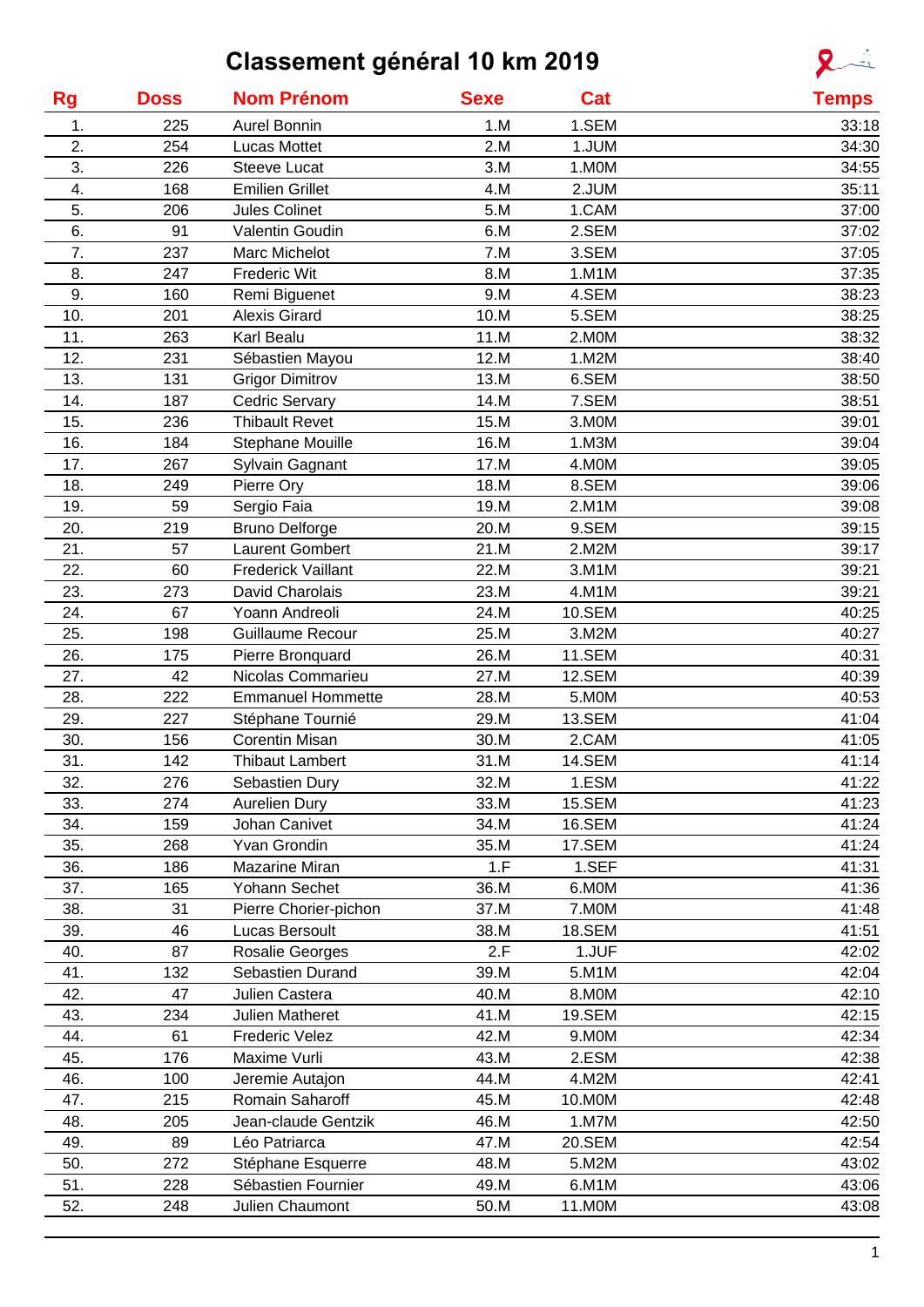

| <b>Rg</b> | <b>Doss</b> | <b>Nom Prénom</b>       | <b>Sexe</b> | Cat    | <b>Temps</b> |
|-----------|-------------|-------------------------|-------------|--------|--------------|
| 53.       | 193         | Alexandre Loray         | 51.M        | 21.SEM | 43:16        |
| 54.       | 151         | Damien Allet-coche      | 52.M        | 12.M0M | 43:17        |
| 55.       | 3           | <b>Laurent Cuttaz</b>   | 53.M        | 13.M0M | 43:51        |
| 56.       | 113         | <b>Laurent Duclos</b>   | 54.M        | 7.M1M  | 43:51        |
| 57.       | 32          | Willy Lachambre         | 55.M        | 14.M0M | 44:02        |
| 58.       | 271         | <b>Gregory Demarest</b> | 56.M        | 15.M0M | 44:11        |
| 59.       | 253         | Jean-christophe Munda   | 57.M        | 8.M1M  | 44:24        |
| 60.       | 214         | <b>Sebastien Perrin</b> | 58.M        | 16.M0M | 44:38        |
| 61.       | 230         | Romain Couderc          | 59.M        | 22.SEM | 44:58        |
| 62.       | 173         | <b>Chantal Deriaz</b>   | 3.F         | 1.M2F  | 44:58        |
| 63.       | 86          | Anne Lambert beth       | 4.F         | 2.M2F  | 45:18        |
| 64.       | 53          | <b>Baptiste Godard</b>  | 60.M        | 23.SEM | 45:29        |
| 65.       | 77          | <b>Edward Tralongo</b>  | 61.M        | 17.M0M | 45:31        |
| 66.       | 259         | Louis Garde             | 62.M        | 2.M3M  | 45:39        |
| 67.       | 250         | <b>Gwenael Cavallon</b> | 63.M        | 24.SEM | 45:43        |
| 68.       | 4           | Aurélien Autret         | 64.M        | 25.SEM | 45:56        |
| 69.       | 181         | Clotilde Heberlé        | 5.F         | 1.M3F  | 46:06        |
| 70.       | 154         | Sebastien Bou           | 65.M        | 6.M2M  | 46:19        |
| 71.       | 24          | Guillaume Jara          | 66.M        | 26.SEM | 46:20        |
| 72.       | 275         | Eric Dury               | 67.M        | 1.M4M  | 46:20        |
| 73.       | 233         | Suliac Blineau          | 68.M        | 27.SEM | 46:26        |
| 74.       | 196         | Pascal Dupuy            | 69.M        | 1.M5M  | 46:29        |
| 75.       | 88          | Laëtitia Mathias        | 6.F         | 1.MOF  | 46:31        |
| 76.       | 103         | <b>Antoine Charvin</b>  | 70.M        | 3.JUM  | 46:33        |
| 77.       | 80          | Julie Colin             | 7.F         | 1.M1F  | 46:37        |
| 78.       | 245         | Jean michel Guirao      | 71.M        | 2.M5M  | 46:50        |
| 79.       | 19          | Jerome Clemencon        | 72.M        | 28.SEM | 46:51        |
| 80.       | 82          | Clément Martin          | 73.M        | 29.SEM | 46:53        |
| 81.       | 264         | Hugo Recour             | 74.M        | 30.SEM | 46:56        |
| 82.       | 207         | Benjamin Pierrevelcin   | 75.M        | 31.SEM | 46:59        |
| 83.       | 127         | Théo Viallard           | 76.M        | 32.SEM | 47:00        |
| 84.       | 251         | Sébastien Pauchet       | 77.M        | 18.M0M | 47:08        |
| 85.       | 5           | Michel Sibut            | 78.M        | 3.M5M  | 47:11        |
| 86.       | 21          | <b>Charles Evrard</b>   | 79.M        | 33.SEM | 47:21        |
| 87.       | 64          | Julie Zabotto           | 8.F         | 2.SEF  | 47:25        |
| 88.       | 157         | Pierrik Misan           | 80.M        | 7.M2M  | 47:25        |
| 89.       | 191         | Kodjo Tonyedji          | 81.M        | 19.M0M | 47:37        |
| 90.       | 99          | Ninioska Aguilar        | 9.F         | 2.M1F  | 47:42        |
| 91.       | 28          | Laetitia Garault        | 10.F        | 2.MOF  | 47:50        |
| 92.       | 177         | Arnaud Crochard         | 82.M        | 20.M0M | 47:52        |
| 93.       | 153         | Éric Maguet             | 83.M        | 9.M1M  | 47:53        |
| 94.       | 218         | Martine Volay           | 11.F        | 2.M3F  | 48:00        |
| 95.       | 63          | Pierre Perrissoud       | 84.M        | 8.M2M  | 48:04        |
| 96.       | 261         | Victor Cantin           | 85.M        | 34.SEM | 48:10        |
| 97.       | 74          | Aline Merlet            | 12.F        | 3.MOF  | 48:18        |
| 98.       | 54          | Alizée Sponga           | 13.F        | 3.SEF  | 48:19        |
| 99.       | 204         | Frederic Odezenne       | 86.M        | 2.M4M  | 48:37        |
| 100.      | 148         | Maxime Perati           | 87.M        | 35.SEM | 48:49        |
| 101.      | 190         | Nicolas Montero suarez  | 88.M        | 36.SEM | 49:12        |
| 102.      | 179         | Christophe Merrier      | 89.M        | 4.JUM  | 49:23        |
| 103.      | 163         | <b>Charles Meyer</b>    | 90.M        | 5.JUM  | 49:27        |
| 104.      | 49          | Marine Vautrot          | 14.F        | 4.SEF  | 49:32        |
|           |             |                         |             |        |              |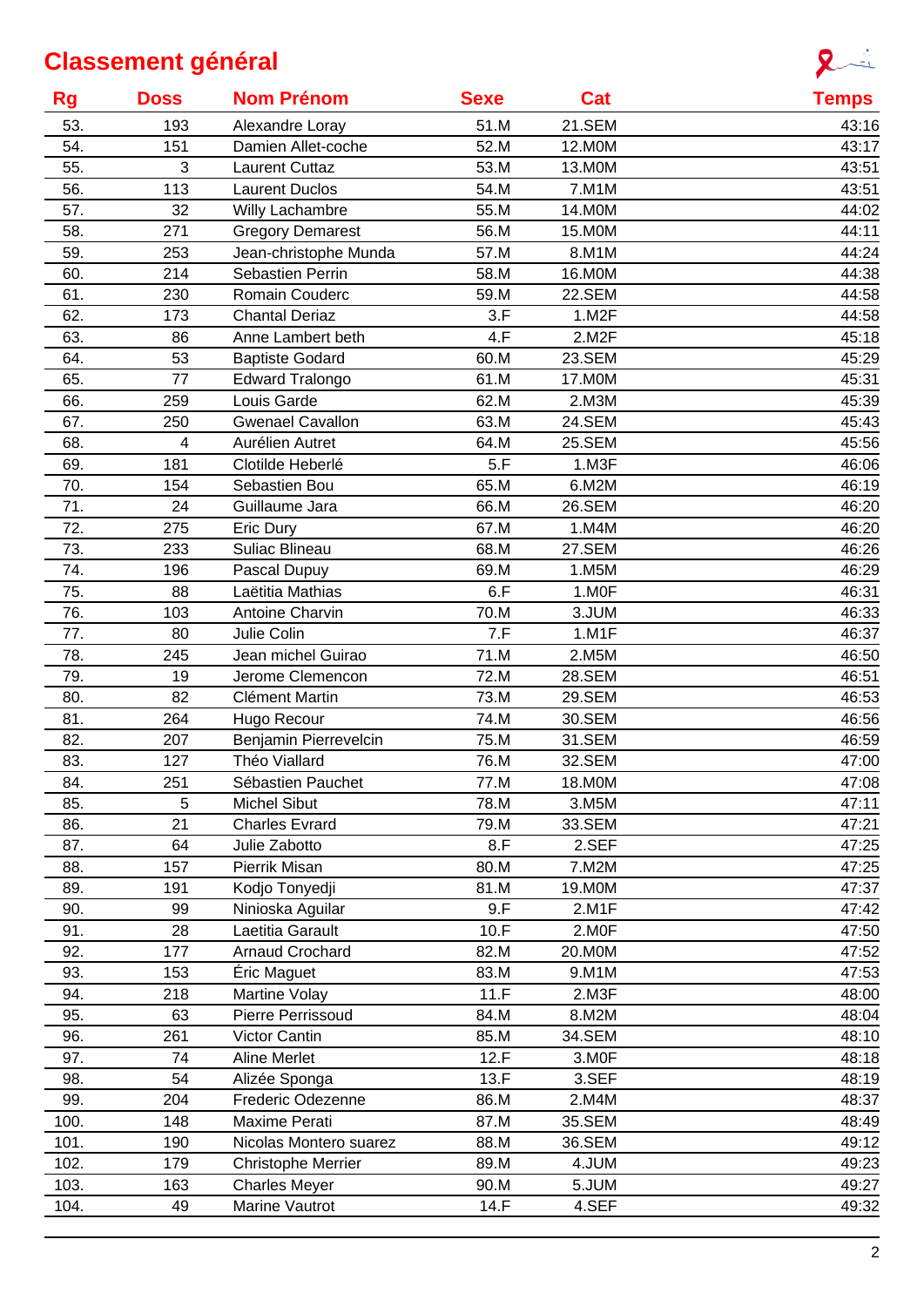

| <b>Rg</b> | <b>Doss</b> | <b>Nom Prénom</b>          | <b>Sexe</b> | Cat           | <b>Temps</b> |
|-----------|-------------|----------------------------|-------------|---------------|--------------|
| 105.      | 265         | Guillaume Renee            | 91.M        | 37.SEM        | 49:39        |
| 106.      | 23          | Frédéric Amiot             | 92.M        | 21.M0M        | 50:02        |
| 107.      | 6           | Stephane Cagnon            | 93.M        | 9.M2M         | 50:02        |
| 108.      | 155         | Damien Rouault             | 94.M        | 10.M2M        | 50:09        |
| 109.      | 208         | Marc Jolly                 | 95.M        | 3.CAM         | 50:14        |
| 110.      | 66          | Naomi Balzano              | 15.F        | 2.JUF         | 50:30        |
| 111.      | 76          | <b>Laurent Merveilleux</b> | 96.M        | 10.M1M        | 50:31        |
| 112.      | 69          | Amandine Gusmeroli         | 16.F        | 4.MOF         | 50:31        |
| 113.      | 166         | Séverine Michaud           | 17.F        | 5.SEF         | 50:43        |
| 114.      | 137         | Camille Brunier            | 18.F        | 3.JUF         | 50:49        |
| 115.      | 189         | <b>Herve Pernoud</b>       | 97.M        | 3.M3M         | 50:49        |
| 116.      | 9           | Sylvie Rey                 | 19.F        | 3.M2F         | 50:53        |
| 117.      | 106         | Mara Victor                | 98.M        | 6.JUM         | 50:57        |
| 118.      | 126         | <b>Emilien Chesney</b>     | 99.M        | 38.SEM        | 51:15        |
| 119.      | 216         | <b>Marielle Roux</b>       | 20.F        | 6.SEF         | 51:19        |
| 120.      | 123         | Pierre Bermond             | 100.M       | 4.M5M         | 51:21        |
| 121.      | 85          | <b>Benoît Bouvret</b>      | 101.M       | 11.M2M        | 51:24        |
| 122.      | 84          | Anne Lonchampt             | 21.F        | 4.M2F         | 51:24        |
| 123.      | 134         | Jonas Rigoletti            | 102.M       | 7.JUM         | 51:37        |
| 124.      | 210         | Anaïs Horckmans            | 22.F        | 7.SEF         | 51:40        |
| 125.      | 224         | <b>Catherine Coster</b>    | 23.F        | 3.M3F         | 51:41        |
| 126.      | 252         | <b>Maxime Favre</b>        | 103.M       | 22.M0M        | 51:42        |
| 127.      | 125         | Alexis Fontana             | 104.M       | 39.SEM        | 51:45        |
| 128.      | 105         | Aurélie Potel              | 24.F        | 8.SEF         | 51:46        |
| 129.      | 70          | Magali Meixener            | 25.F        | 3.M1F         | 51:50        |
| 130.      | 171         | Julien Debuigne            | 105.M       | 40.SEM        | 51:52        |
| 131.      | 240         | David Godefroy             | 106.M       | 41.SEM        | 51:52        |
| 132.      | 217         | <b>Thomas Cotton</b>       | 107.M       | 42.SEM        | 51:53        |
| 133.      | 37          | <b>Mathias Rose</b>        | 108.M       | 43.SEM        | 52:03        |
| 134.      | 44          | Mickaël Silvent            | 109.M       | 11.M1M        | 52:12        |
| 135.      | 235         | Laurie Sterpione           | 26.F        | 9.SEF         | 52:20        |
| 136.      | 133         | Yannick Delaval            | 110.M       | 12.M1M        | 52:20        |
| 137.      | 212         | Iscia Lemaitre             | 27.F        | 1.CAF         | 52:22        |
| 138.      | 169         | Magdalena Reichstein       | 28.F        | 10.SEF        | 52:25        |
| 139.      | 15          | <b>Pierric Giraud</b>      | 111.M       | 4.M3M         | 52:39        |
| 140.      | 68          | Tommy Marié                | 112.M       | 44.SEM        | 52:41        |
| 141.      | 90          | Patrick Rufener            | 113.M       | 3.M4M         | 52:43        |
| 142.      | 110         | Kevin Bernard              | 114.M       | 3.ESM         | 52:51        |
| 143.      | 114         | Elsa Morel chevillet       | 29.F        | <b>11.SEF</b> | 52:54        |
| 144.      | 115         | Solene Copin               | 30.F        | <b>12.SEF</b> | 52:54        |
| 145.      | 185         | Sylvie Jacquat             | 31.F        | 4.M3F         | 53:15        |
| 146.      | 202         | Hedi Khlifi                | 32.F        | 13.SEF        | 53:24        |
| 147.      | 124         | Jean-Iouis Mangin          | 115.M       | 4.M4M         | 53:26        |
| 148.      | 241         | Joel Marin-cudraz          | 116.M       | 5.M3M         | 53:29        |
| 149.      | 8           | <b>Vincent Chevallet</b>   | 117.M       | 8.JUM         | 53:37        |
| 150.      | 167         | Elisa Etcheberry           | 33.F        | 4.M1F         | 54:07        |
| 151.      | 172         | Christèle Prunier          | 34.F        | 5.M1F         | 54:07        |
| 152.      | 139         | Jordan Oger                | 118.M       | 45.SEM        | 54:21        |
| 153.      | 174         | Corinne Leclerc            | 35.F        | 5.M3F         | 54:37        |
| 154.      | 62          | Celine Velez               | 36.F        | <b>14.SEF</b> | 54:38        |
| 155.      | 238         | Susan Beierer lebard       | 37.F        | 5.M2F         | 54:57        |
| 156.      | 239         | Lucie Lebard               | 38.F        | 4.JUF         | 54:58        |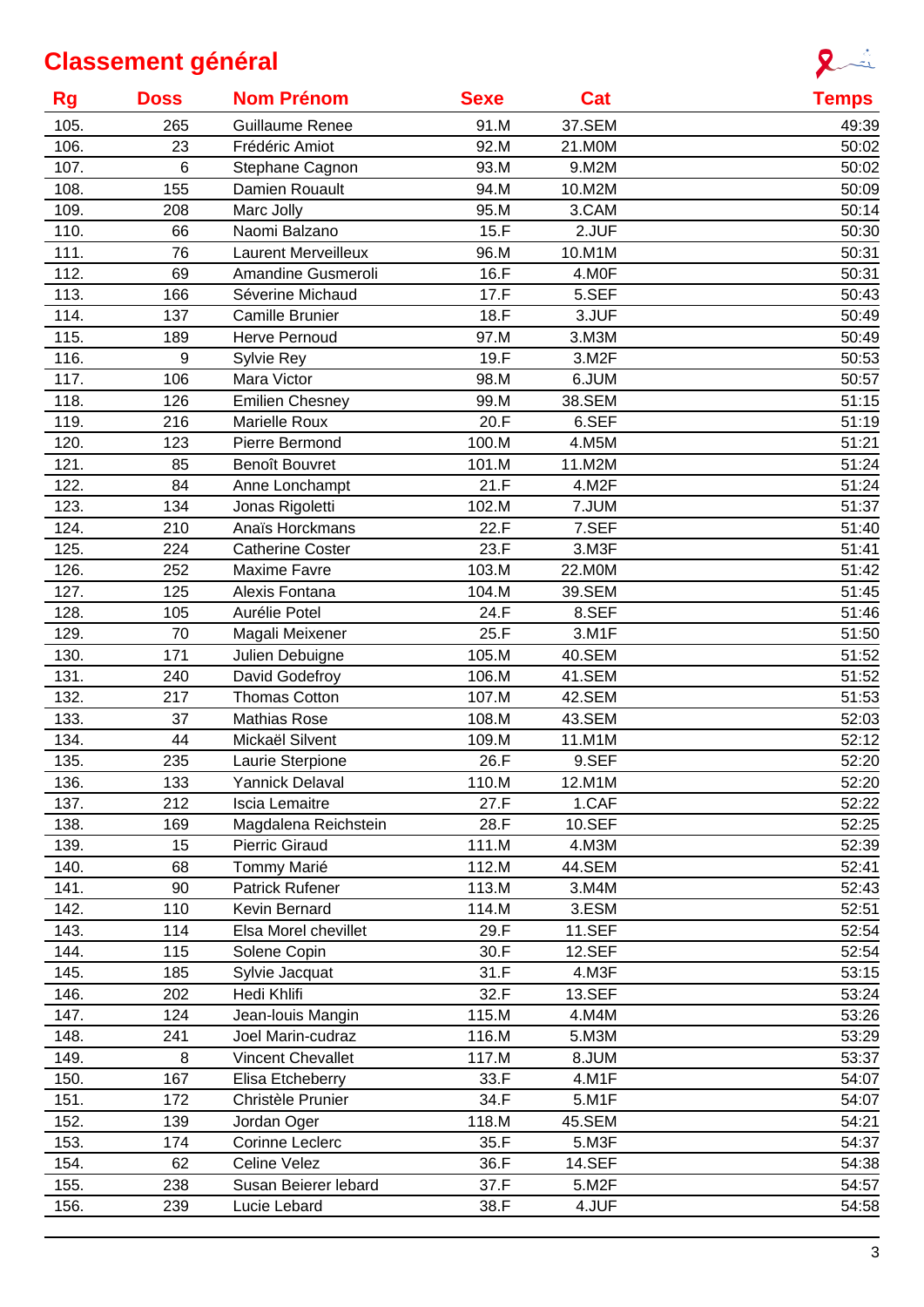

| <b>Rg</b> | <b>Doss</b> | <b>Nom Prénom</b>        | <b>Sexe</b> | Cat             | <b>Temps</b>   |
|-----------|-------------|--------------------------|-------------|-----------------|----------------|
| 157.      | 135         | <b>Lionel Tardy</b>      | 119.M       | 6.M3M           | 55:04          |
| 158.      | 141         | <b>Anthony Verne</b>     | 120.M       | 23.M0M          | 55:04          |
| 159.      | 16          | Anaïs Dehurtevent        | 39.F        | 5.JUF           | 55:19          |
| 160.      | 118         | Annaëlle Rey             | 40.F        | 6.JUF           | 55:21          |
| 161.      | 117         | <b>Baptiste Aubert</b>   | 121.M       | 9.JUM           | 55:22          |
| 162.      | 83          | Andréane Dupont          | 41.F        | 2.CAF           | 55:30          |
| 163.      | 140         | <b>Charlene Tarlier</b>  | 42.F        | 5.MOF           | 55:34          |
| 164.      | 104         | Fanny Rico               | 43.F        | <b>15.SEF</b>   | 55:36          |
| 165.      | 211         | Nicolas Guignot          | 122.M       | 12.M2M          | 55:41          |
| 166.      | 203         | Stephane Viala           | 123.M       | 13.M2M          | 55:41          |
| 167.      | 40          | Marie Basson             | 44.F        | 16.SEF          | 55:49          |
| 168.      | 164         | Fabienne Vermeersch      | 45.F        | 6.M3F           | 55:57          |
| 169.      | 143         | Alexis Blanc             | 124.M       | 46.SEM          | 56:09          |
| 170.      | 144         | <b>Pauline Bruller</b>   | 46.F        | <b>17.SEF</b>   | 56:09          |
| 171.      | 152         | Valérie Polidori         | 47.F        | 6.M2F           | 56:23          |
| 172.      | 260         | <b>Claude Meliard</b>    | 125.M       | 5.M4M           | 56:24          |
| 173.      | 138         | <b>Caroline Durif</b>    | 48.F        | <b>18.SEF</b>   | 56:31          |
| 174.      | 121         | Anne-laure Mendy         | 49.F        | 6.MOF           | 56:56          |
| 175.      | 30          | Amélie Serra             | 50.F        | 7.M0F           | 57:16          |
| 176.      | 221         | <b>Claire Bonnefille</b> | 51.F        | 1.M4F           | 57:21          |
| 177.      | 10          | <b>Adeline Philip</b>    | 52.F        | 19.SEF          | 57:23          |
| 178.      | 188         | Sab Mesurolle            | 53.F        | 6.M1F           | 57:33          |
| 179.      | 51          | Laila Bendjama           | 54.F        | 7.M3F           | 57:38          |
| 180.      | 97          | Marie Faivre-rampant     | 55.F        | 20.SEF          | 57:45          |
| 181.      | 119         | <b>Emmanuel Rain</b>     | 126.M       | 10.JUM          | 57:49          |
| 182.      | 75          | Céline Levy              | 56.F        | 21.SEF          | 58:06          |
| 183.      | 79          | Nicolas Bitaine          | 127.M       |                 |                |
|           | 223         |                          | 57.F        | 14.M2M<br>7.M2F | 58:07<br>58:20 |
| 184.      |             | Isabelle Carrera         |             |                 |                |
| 185.      | 96          | Pierre-yves Chevillard   | 128.M       | 15.M2M          | 58:21          |
| 186.      | 162         | Denis Voinçon            | 129.M       | 6.M4M           | 58:22          |
| 187.      | 192         | Anthony Auger            | 130.M       | 4.ESM           | 58:49          |
| 188.      | 147         | Philippe Drouet          | 131.M       | 2.M7M           | 58:51          |
| 189.      | 258         | Herve Viguie             | 132.M       | 7.M3M           | 59:22          |
| 190.      | 35          | Mireille Regaissé        | 58.F        | 8.M3F           | 59:31          |
| 191.      | 180         | Jean-marc Thevenet       | 133.M       | 8.M3M           | 59:32          |
| 192.      | 178         | Anne-charlotte Chemin    | 59.F        | 22.SEF          | 59:43          |
| 193.      | 145         | Pedro Bernardo           | 134.M       | 9.M3M           | 59:49          |
| 194.      | 146         | Cécile Badin             | 60.F        | 8.M2F           | 59:49          |
| 195.      | 149         | Jessica Boquet           | 61.F        | 23.SEF          | 59:55          |
| 196.      | 158         | Céline Detchenique       | 62.F        | 24.SEF          | 59:57          |
| 197.      | 246         | Valentine Vurli          | 63.F        | 3.CAF           | 59:59          |
| 198.      | 22          | Dorothee Evrard          | 64.F        | 7.M1F           | 1:00:32        |
| 199.      | 50          | <b>Fleur Bacquet</b>     | 65.F        | 4.CAF           | 1:00:45        |
| 200.      | 213         | Sandra Sinicki           | 66.F        | 8.M1F           | 1:01:04        |
| 201.      | 243         | François Matthey doret   | 135.M       | 47.SEM          | 1:01:08        |
| 202.      | 200         | Elodie Ronger            | 67.F        | 9.M1F           | 1:01:17        |
| 203.      | 232         | Aurelia Basile           | 68.F        | 10.M1F          | 1:01:17        |
| 204.      | 27          | <b>Estelle Nardin</b>    | 69.F        | 11.M1F          | 1:01:29        |
| 205.      | 161         | Emma Clercq              | 70.F        | 8.MOF           | 1:01:35        |
| 206.      | 242         | Sophie Lisch             | 71.F        | 25.SEF          | 1:01:43        |
| 207.      | 195         | Grégory Millere          | 136.M       | 16.M2M          | 1:02:52        |
| 208.      | 194         | Cloé Millere             | 72.F        | 7.JUF           | 1:02:52        |